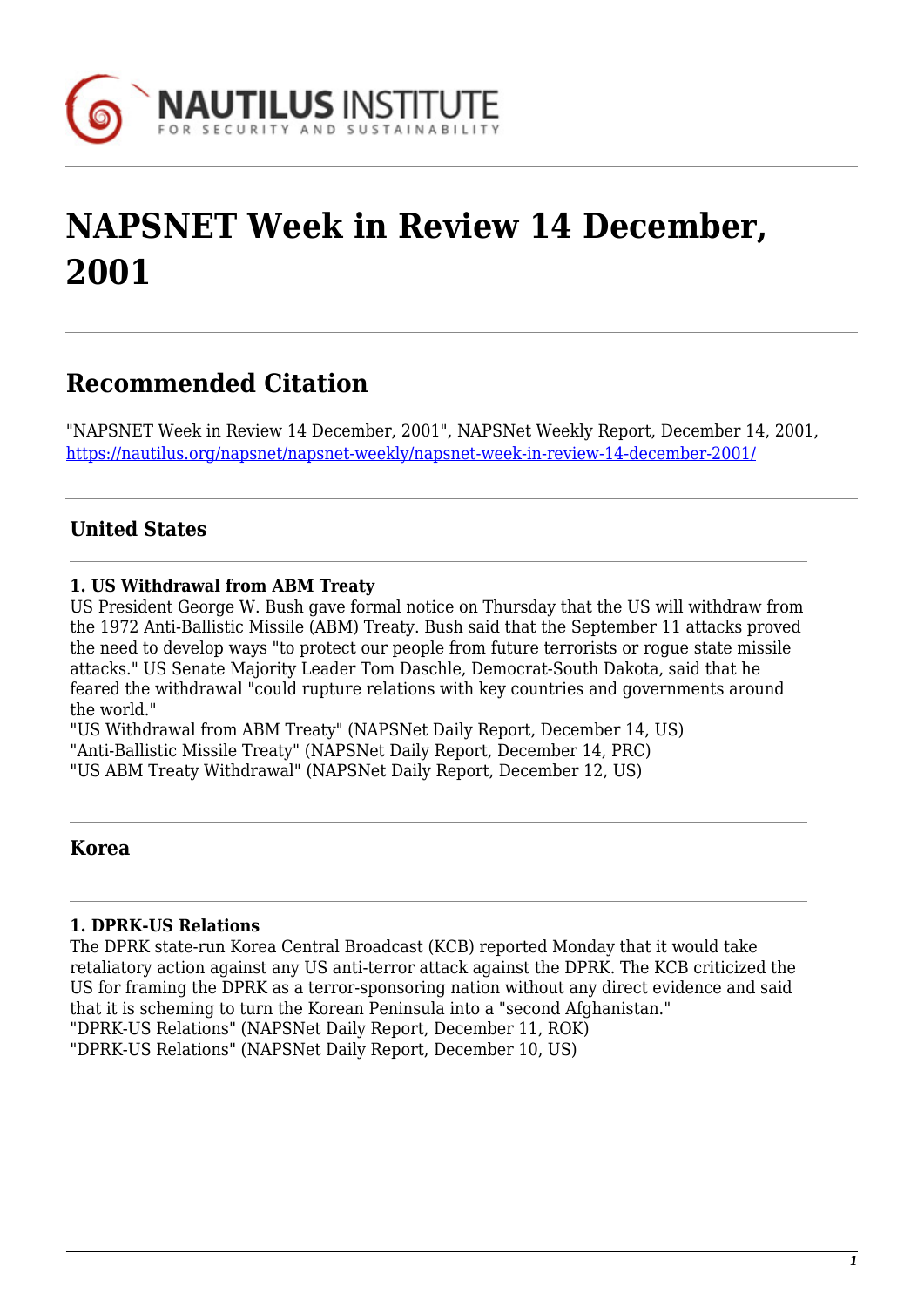## **2. ROK View of DPRK Weapons Program**

The ROK Foreign Ministry contacted the US State Department to learn whether recent remarks by US Undersecretary for Arms Control and International Security John Bolton on the DPRK's biological weapons program had been prompted by any new intelligence. The official stated, "We were told there was no such evidence." He added, "We don't have hard evidence that North Korea has stockpiled chemical and biological weapons." Suh Jae-jean of the government-funded Korea Research Institute for National Unification argued, "North Korea utilizes its weapons, including missiles and biological agents, for purposes of negotiation rather than real use."

"ROK View of DPRK Weapons Program" (NAPSNet Daily Report, December 14, US)

#### **3. ROK-DPRK Red Cross Talks**

The ROK Red Cross informed its DPRK counterpart by phone on December 11 that it suggests to hold the fourth reunion for Korean separated families with this year. The ROK suggested that the mutual visit be realized within this year and that the Red Cross organizations of the ROK and the DPRK contact each other on December 14 to discuss the details. "Inter-Korean Relations" (NAPSNet Daily Report, December 14, PRC) "DPRK-ROK Family Reunions" (NAPSNet Daily Report, December 12, US) "Red Cross Talks Proposed" (NAPSNet Daily Report, December 12, ROK)

## **4. DPRK's Role in Anti-Terrorism**

The DPRK indicated that it will sign five international antiterrorism conventions. The initiative was reported in the ROK newspaper The Korean Herald, which said that the DPRK had informed visiting European Union officials of its intentions to sign the United Nations conventions in addition to the two antiterrorism pacts it signed last month. "DPRK's Role in Anti-Terrorism" (NAPSNet Daily Report, December 11, US) "DPRK on Anti-terror Pacts" (NAPSNet Daily Report, December 11, ROK)

#### **5. ASEAN Security Forum**

It was reported that ROK and DPRK officials will attend an Association of Southeast Asian Nations (ASEAN) Regional Forum (ARF) meeting to be held in New Delhi December 18-21. The DPRK is expected to send diplomats from its embassy in India to the working-level meeting. The ROK will send officials from its foreign and defense ministries. "ASEAN Security Forum" (NAPSNet Daily Report, December 12, ROK)

## **6. DPRK-EU Relations**

The European Union has sent two high-powered delegations to the DPRK since May. Anthony Stokes, political secretary at the British embassy in Seoul, said "When there is no dialogue between the US and North Korea it underlines the value of Europe playing a positive role. We're not trying to take over from the US in Korea, we're just trying to help." "DPRK-EU Relations" (NAPSNet Daily Report, December 10, US)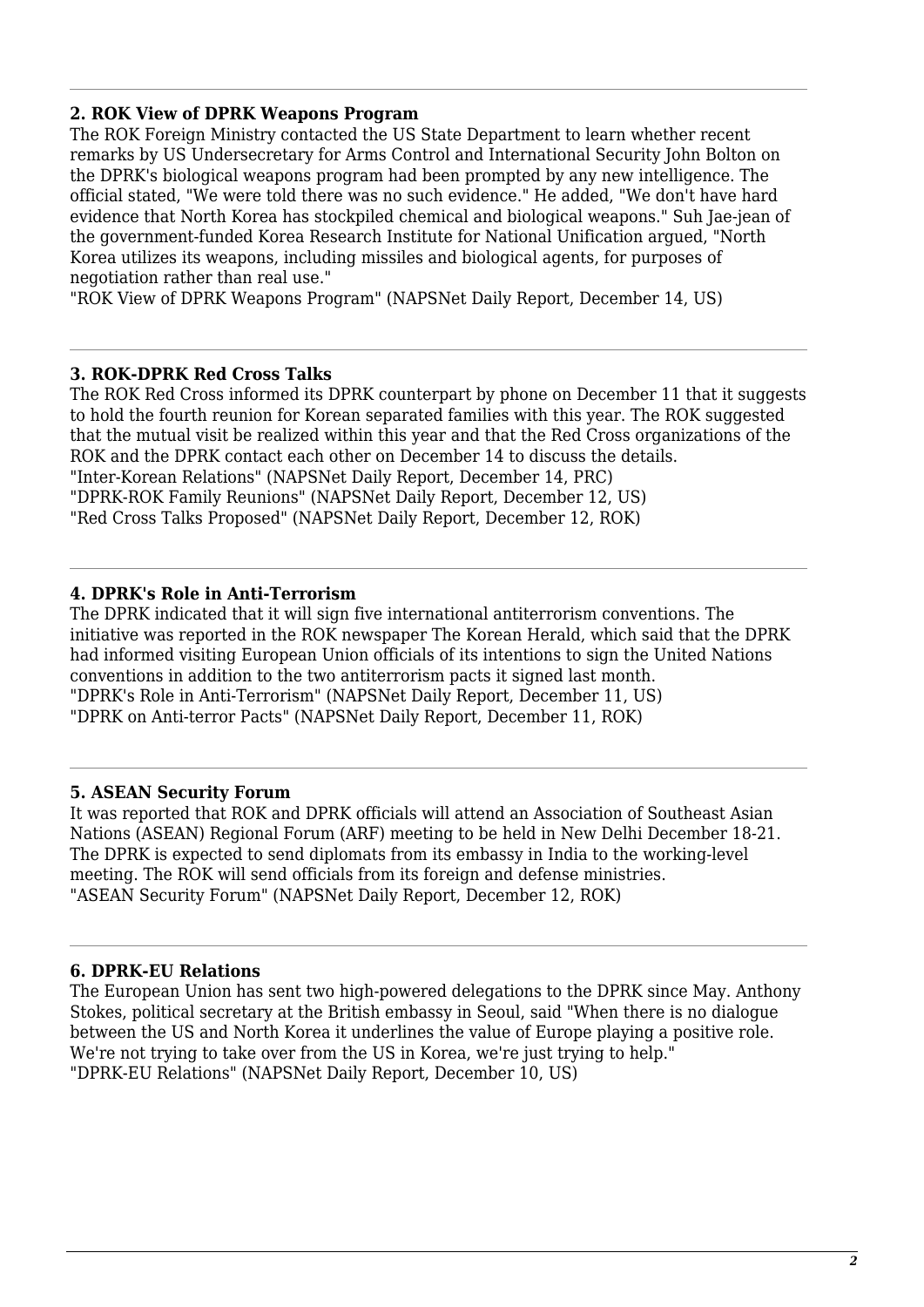## **7. DPRK-Russia Military Talks**

The DPRK and Russia had another round of joint military committee talks from December 1-8 in Pyongyang. Choi Young-ha, a former military officer at the ROK defense ministry, stated, "The two sides may have discussed the details of North Korea's production of MIG-29 fighter jets along with other weaponry purchase."

"DPRK-Russia Military Talks" (NAPSNet Daily Report, December 11, ROK)

#### **8. DPRK-RF Contacts**

DPRK leader Kim Jong-il held a first-time official dinner on December 11 with RF Ambassador to the DPRK Andrey Karlov and seven or eight other invited RF diplomats. According to "a mutual gentlemanly agreement," the details of the several-hours talks and toasts at the dinner are being kept secret.

"RF-DPRK Contacts" (NAPSNet Daily Report, December 11, RF)

#### **9. DPRK Food Shortage**

A senior ROK official said December 11 that the DPRK's grain harvest increased by 400,000 tons this year, but due to chronic food shortages, the DPRK is struggling to raise funds in foreign countries for "gift food" on the two biggest national holidays in 2002. "DPRK Food Shortage" (NAPSNet Daily Report, December 12, ROK)

### **10. US Troops in ROK**

The ROK Defense Ministry on Thursday supported a US military plan to build 1,000 new apartments at Yongsan Military Reservation in downtown Seoul. The plan has drawn protests from activists who want the base moved elsewhere.

"US Troops in ROK" (NAPSNet Daily Report, December 14, US)

"US Troops in ROK" (NAPSNet Daily Report, December 14, ROK)

#### **11. ROK Envoy on Terrorism**

ROK officials said December 10 that its government has named Yu Myung-hwan, special aide to the foreign affairs and trade minister, to serve concurrently as ambassador dealing with terrorism-related affairs. Yu will lead a Foreign Ministry task force on terrorism and will also represent the ROK in international terrorism conferences and coordinate with foreign governments on the US-led attack on Afghanistan and other anti-terrorism measures. "ROK Envoy on Terrorism" (NAPSNet Daily Report, December 11, ROK)

#### **12. ROK Biochemical Defense**

ROK officials said Monday that the ROK will create a new military command center early next year to protect itself in the event of biological or chemical warfare or terrorist attacks. The Defense Ministry will reorganize and reinforce the existing Army Chemical, Biological, Radiological Defense Command and place it under the direct control of the ministry. "ROK Biochemical Defense" (NAPSNet Daily Report, December 11, ROK)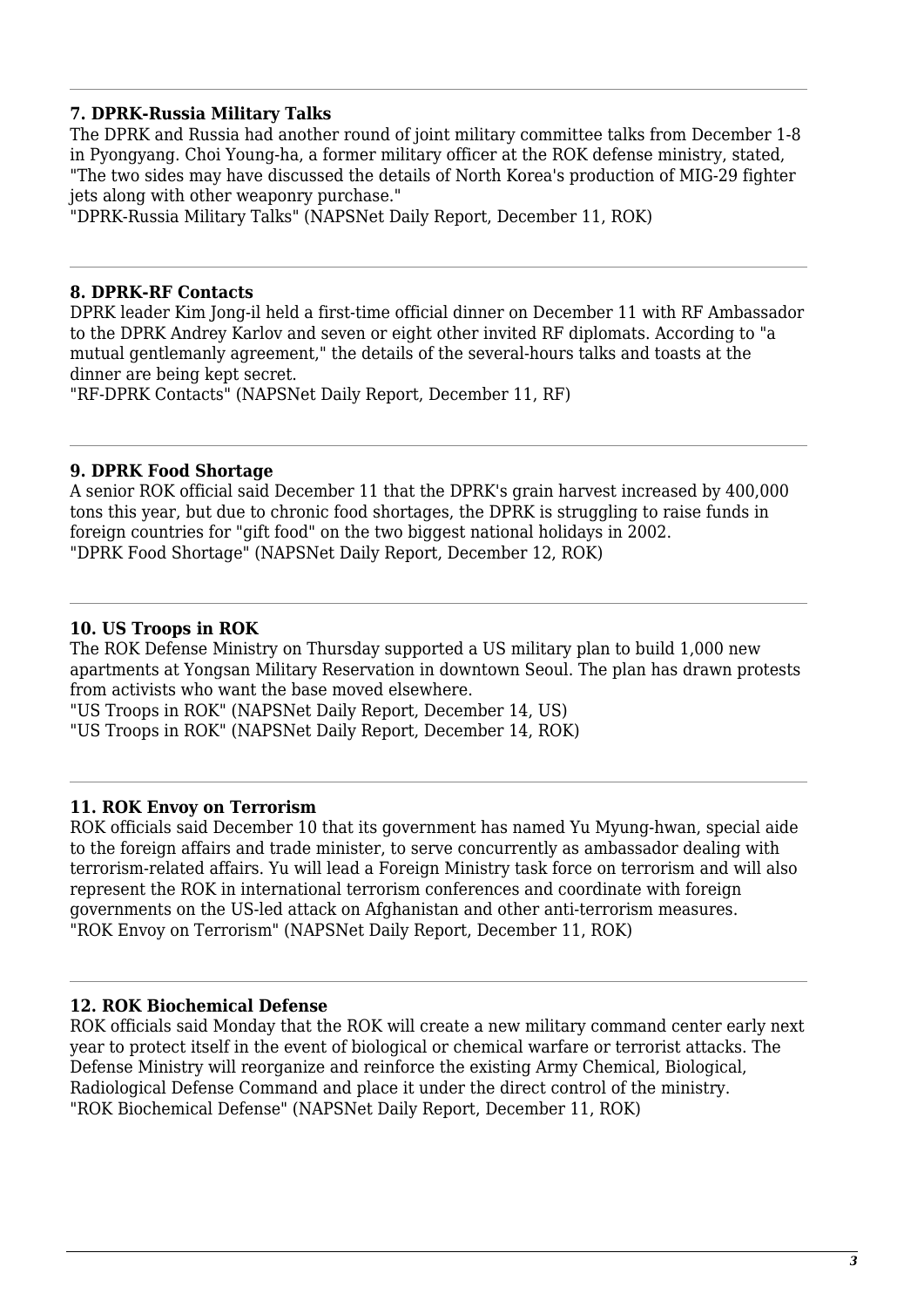## **13. ROK-US Missile Talks**

The ROK has postponed negotiations with US defense contractor Raytheon regarding the procurement of 48 SAM- X missiles until next year. An unnamed Raytheon spokesperson did not give a date for when negotiations would resume.

"ROK-US Missile Talks" (NAPSNet Daily Report, December 12, US)

"ROK-US Relations" (NAPSNet Daily Report, December 10, US)

## **14. ROK-Japan Talks**

Japanese and ROK officials agreed to hold senior-level bilateral security talks in Tokyo around early February next year. The security dialogue was last held in Seoul in December last year. According to Japanese officials, the two sides also agreed to make the utmost efforts to set up a structure for joint history studies at an early stage, to agree on a bilateral investment accord by the end of this year, and to reach a settlement on easing visa restrictions for ROK citizens to enter Japan.

"ROK-Japan Talks" (NAPSNet Daily Report, December 14, US)

## **15. ROK-Japan Relations**

Reuters ("JAPANESE AND KOREANS SUE KOIZUMI OVER SHRINE VISIT," 12/07/01) reported that a group of Japanese and ROK citizens on Friday filed a lawsuit against Japanese Prime Minister Junichiro Koizumi and his government over his visit to the Yakusuni Shrine, saying it violated the Japanese constitution. The latest lawsuit was filed by 243 plaintiffs including four citizens of the ROK and the Society for the Bereaved Families of the Pacific War, an ROK organization. The other 238 plaintiffs are Japanese. "ROK-Japan Relations" (NAPSNet Daily Report, December 10, US)

## **16. ROK-EU Summit**

The ROK and the European Union (EU) agreed December 11 to hold summit talks on a regular basis. The first meeting will be held during the fourth Asia-Europe Meeting (ASEM) in Denmark in September 2002. Chung Tae-ik, ROK President Kim Dae-jung's top foreign policy adviser, said that the presidents of ROK, the European Commission and the EU would attend the future summits.

"ROK-EU Summit" (NAPSNet Daily Report, December 12, ROK)

#### **17. Korean-American Participation in Family Reunions**

US Senators Dianne Feinstein (Democrat of California), Barbara Boxer (Democrat of California) and Charles Hagel (Republican of Nebraska) submitted a resolution calling on the US Congress and the President to "support efforts to reunite people of the United States of Korean ancestry with their families in North Korea."

"Korean-American Participation in Family Reunions" (NAPSNet Daily Report, December 14, US)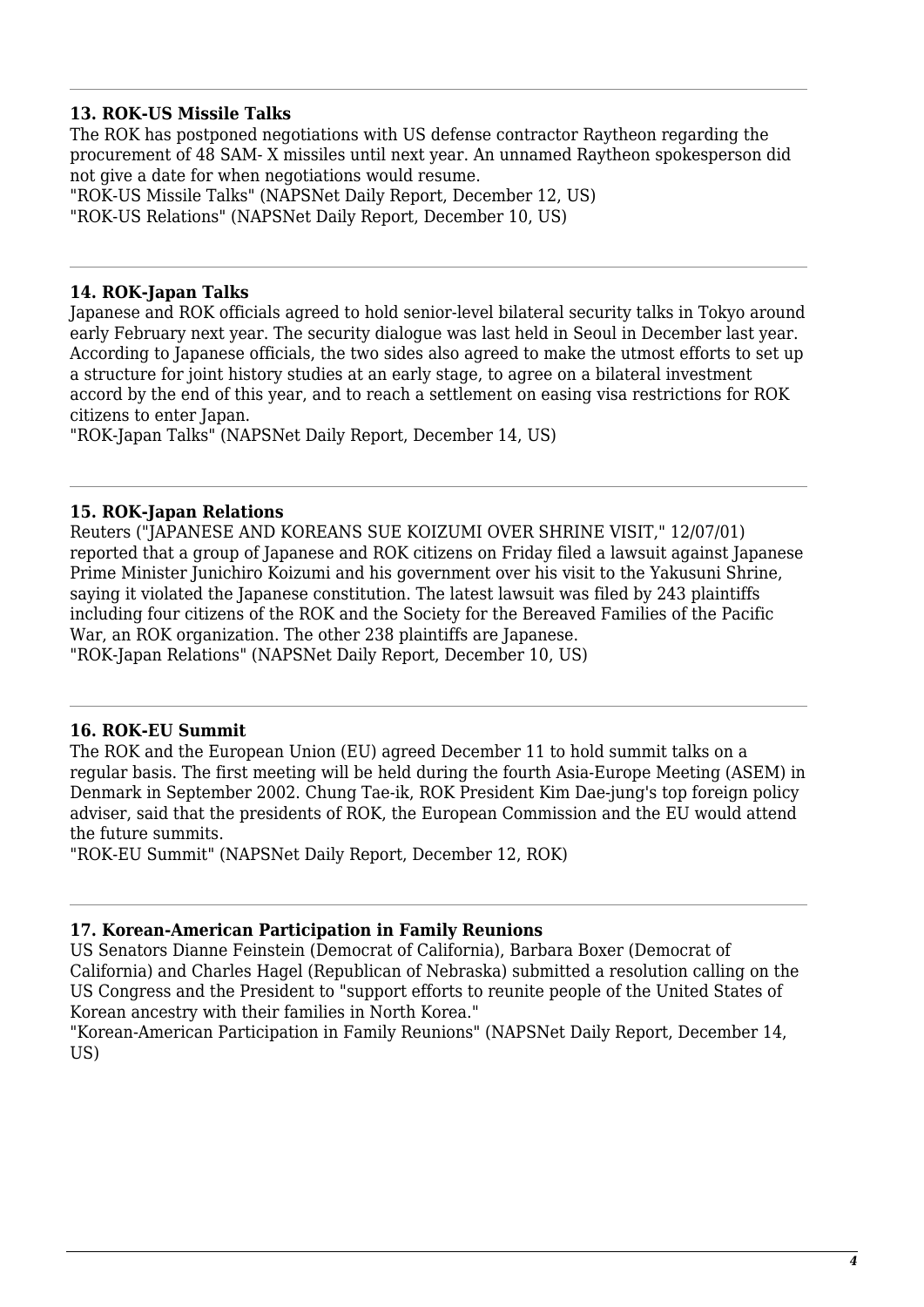## **18. Kim Dae-jung's view on Korean Unificaiton**

In an interview with Frankfurter Algemeine Zeitung ROK President Kim Dae-jung forecasted, "The peaceful reunification between the North and South Korea would be realized within 20 years." Kim also pointed out that the continued support and cooperation from the international society is a must for the ROK to continue improving its ties with the DPRK. "Kim Dae-jung's view on Korean Unification" (NAPSNet Daily Report, December 10, ROK)

## **People's Republic of China**

#### **1. PRC Formal WTO Entrance**

After 15 years of negotiations, the PRC gained formal membership into the World Trade Organization on Tuesday. The PRC Foreign Trade Ministry said that no special ceremonies were planned and state media stressed how much hard work lay ahead. "PRC Formal WTO Entrance" (NAPSNet Daily Report, December 11, US)

## **2. PRC View of US Withdrawal**

PRC Foreign Ministry spokeswoman Zhang Qiyue said on Thursday that the US intention to withdraw from the 1972 Anti-Ballistic Missile Treaty was cause for concern. Zhang stated, "China is not in favor of missile defense systems. China worries about the negative impact." She argued, "We think the relevant sides should seek through constructive dialogue a solution that safeguards the global strategic balance and doesn't harm international efforts at arms control and disarmament

"PRC View of US Withdrawal " (NAPSNet Daily Report, December 14, US)

#### **3. US-PRC Arms Control Talks**

US President George W. Bush called PRC President Jiang Zemin and offered to hold "highlevel strategic talks" with the PRC on the US withdrawal from the Antiballistic Missile (ABM) treaty. Jiang agreed to begin the talks soon. They added that the offer of talks was intended to make sure that the PRC did not feel that it was being frozen out as the US builds a "strategic framework" with Russia.

"US-PRC Arms Control Talks" (NAPSNet Daily Report, December 14, US)

#### **4. PRC's Role in Afghanistan Reconstruction**

The PRC is planning to send a team to Afghanistan's capital city Kabul this week to prepare for the possible reopening of its embassy there for the first time since 1993. PRC Foreign Ministry spokeswoman Zhang Qiyue announced, "The Chinese Foreign Ministry is actively considering resuming work at the Chinese Embassy in Afghanistan at the appropriate time." Zhang also stated that the PRC had no plans to offer troops for United Nations peacekeeping operations in Afghanistan.

"PRC's Role in Afghanistan Reconstruction" (NAPSNet Daily Report, December 11, US)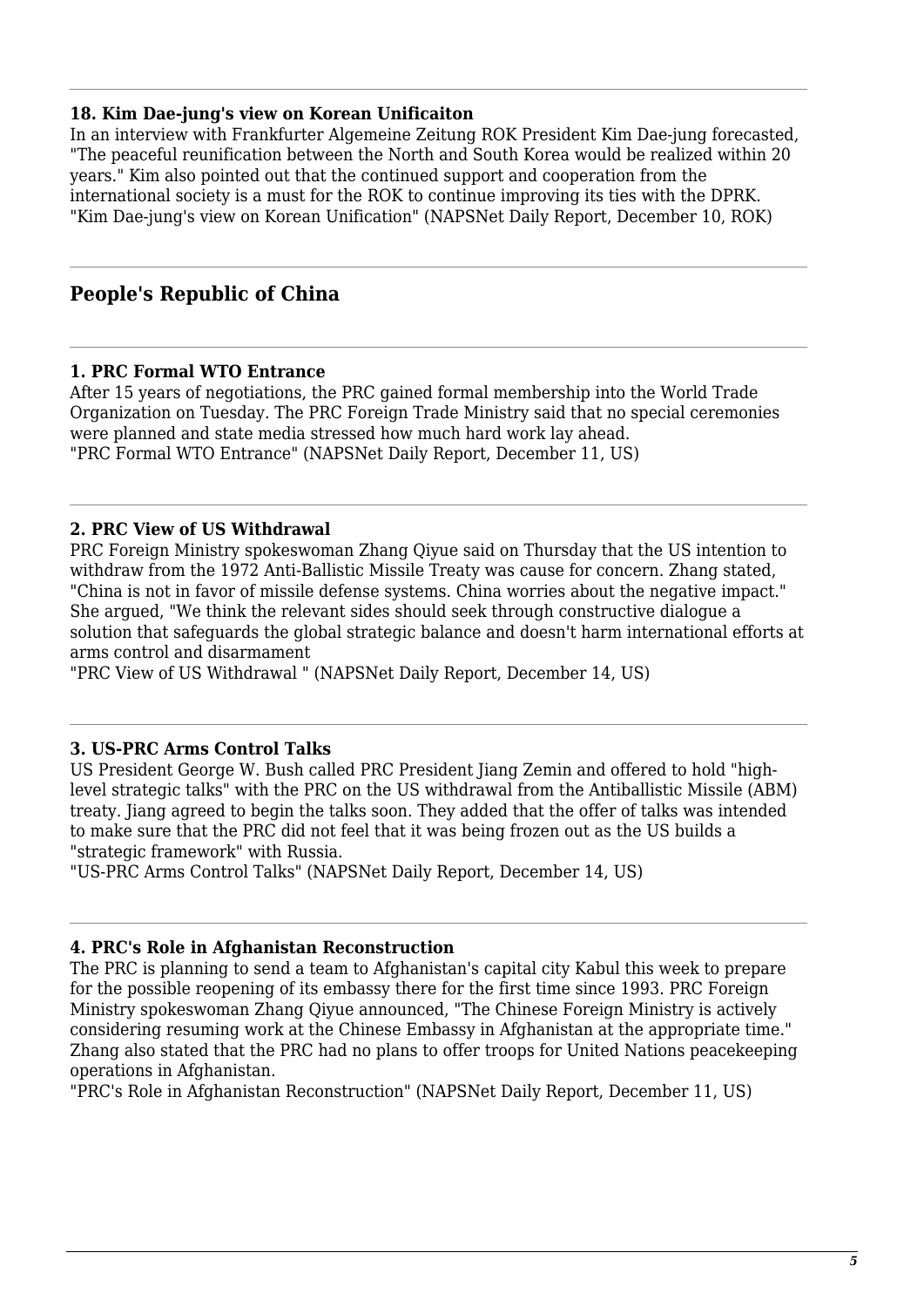## **5. Chinese Taliban Fighters**

The PRC government said that there are some Chinese among the captured Taliban fighters and requested they be returned to the PRC to face charges of terrorism. "Chinese Taliban Fighters" (NAPSNet Daily Report, December 12, US)

## **6. PRC-US Relations**

General Francis X. Taylor, coordinator for anti-terrorism for the US State Department, held anti- terrorism consultations with Li Zhaoxing and Wang Yi, both vice ministers of foreign affairs, and Xiong Guangkai, deputy chief of general staff of the People's Liberation Army (PLA). The two sides exchanged views on the international and regional anti-terrorism situation, the Afghanistan situation, and bilateral anti-terrorism cooperation, and reached a broad-ranging consensus.

"PRC-US Relations" (NAPSNet Daily Report, December 14, PRC)

## **7. PRC-Japanese Relations**

A group of Chinese severely injured by chemical weapons left by Japanese troops during World War II have been given a chance to have their statements heard in court. The Tokyo District Court has decided to hear the statements from the 18 victims of Northeast China's Heilongjiang Province suing the Japanese Government. The victims, involved in seven poisonings and explosions since the 1980s in the province, filed the accusations in 1996 and 1997.

"PRC-Japanese Relations" (NAPSNet Daily Report, December 14, PRC)

## **8. PRC-Russian Relations**

PRC President Jiang Zemin met with Gennady Seleznev, speaker of the State Duma of the Federal Assembly of the Russian Federation, in Beijing on December 11. During the meeting, President Jiang said that efforts made by the PRC and Russia to strengthen their mutually beneficial relations are conducive to establishing a new international order. "PRC-Russian Relations" (NAPSNet Daily Report, December 14, PRC)

## **Japan**

## **1. Japanese Role in Afghan Rehabilitation**

The Tokyo Conference for Afghan Rehabilitation, attended by Afghan, Japanese and European non-government organizations (NGOs), opened on December 11. Apart from NGOs, persons from the Japanese government and international organizations also participated in this conference. Japan Platform, which organized the conference, said that this is the first government-private network in Japan, and that it must make urgent humanitarian aid more efficiently and promptly.

"Japanese Role in Afghan Rehabilitation" (NAPSNet Daily Report, December 14, Japan) "Japan's Role in Afghanistan Reconstruction" (NAPSNet Daily Report, December 10, US)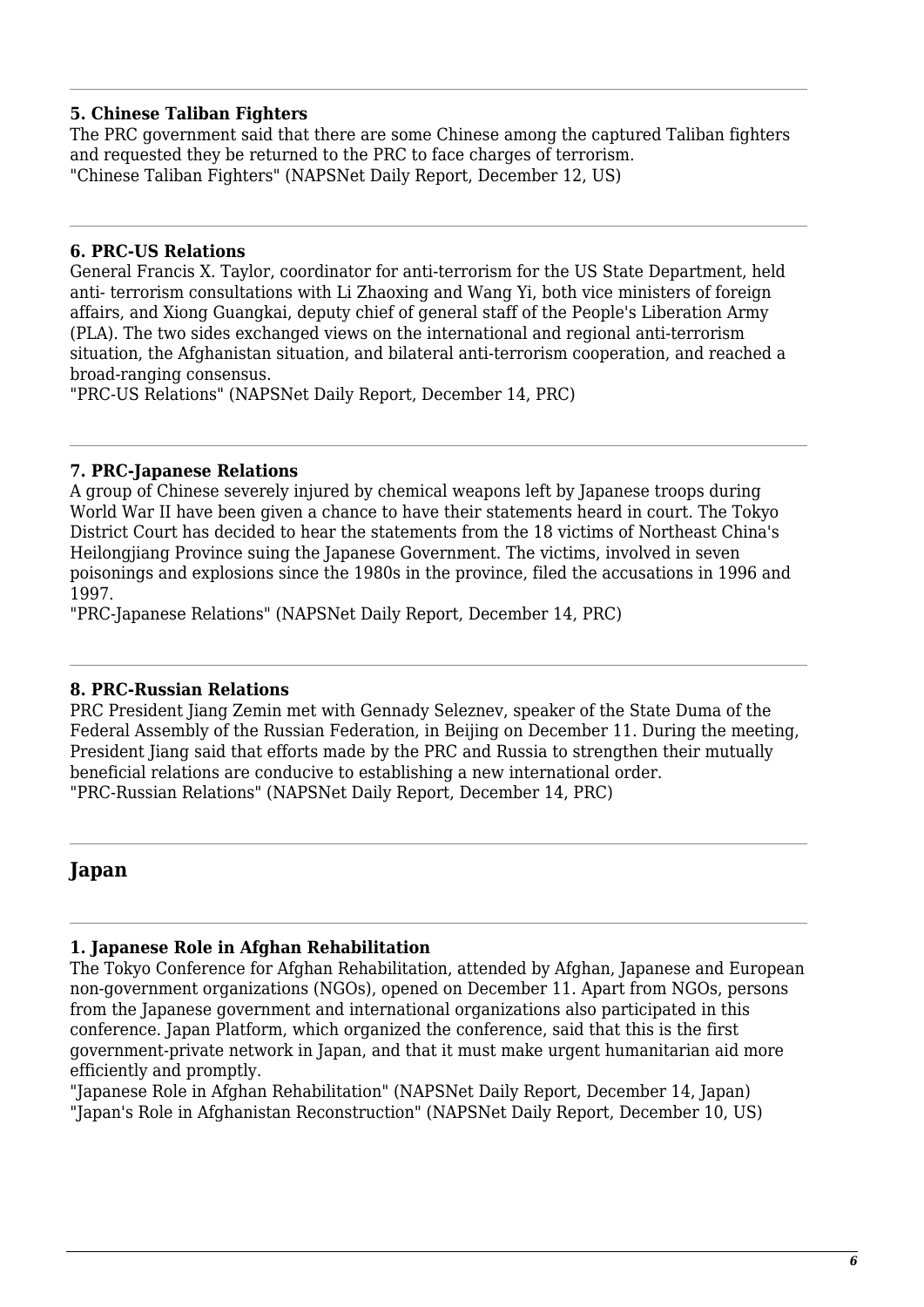## **2. Japanese Counter-Terrorism**

The Japanese Foreign Ministry said that it set up the new International Counter-terrorism Cooperation Division to deal with the aftermath of the September 11 terrorism in the US and to center on cooperating with the international community in the fight against terrorism. "Japanese Counter-Terrorism" (NAPSNet Daily Report, December 14, Japan)

## **3. US Warships in Japan**

The frigate USS Vandegrift returned to Japan on Thursday, the first of four Navy vessels to enter homeport in Japan after supporting the war in Afghanistan. "US Warships in Japan" (NAPSNet Daily Report, December 14, US)

## **4. Afghan Refugees in Japan**

Four Afghan men, whose applications for refugee status were rejected by the Tokyo Regional Immigration Bureau in November, filed a case against the decision with the Tokyo District Court on Wednesday. The men asked the court to repeal the decision and suspend a Justice Ministry deportation order. They were arrested October 3 along with five other Afghan men for illegal entry.

"Afghan Refugees in Japan" (NAPSNet Daily Report, December 14, Japan)

## **5. Japanese Logistical Support for US**

A Maritime Self-Defense Forces (MSDF) ship arrived on the morning December 12 in the Pakistani port of Karachi on a mission to deliver relief supplies for Afghan refugees. "Japanese Logistical Support for US" (NAPSNet Daily Report, December 14, Japan)

## **6. Japanese Military Laws**

Japanese Defense Agency chief Gen Nakatani expressed hope that emergency contingency legislation that would restrict private citizens' rights in the event of a foreign attack on Japan will be enacted during the next Diet session convening in January. The intended legislation would include amendments to the Self-Defense Forces (SDF) Law to allow the SDF to pass through private land, destroy buildings and expropriate real estate and other assets, as well as revise laws under the jurisdiction of government departments other than the Defense Agency, including the Road Traffic Law, Nakatani said.

"Japanese Military Laws" (NAPSNet Daily Report, December 14, Japan)

## **7. Japanese Military Purchases**

The process of choosing an air-to-air refueling plane for the Air Self-Defense Forces (ASDF), postponed over criticism about the increased range that the system would give fighter jets, is back on track. The government's Security Council will kick off the selection process at a meeting in the middle of this month, following the Cabinet approval late last year of the midterm defense procurement program for fiscal 2001-05. The plan included for the first time the introduction of four tanker aircraft to provide in-flight refueling for the ASDF's F- 15 fighter jets, and an airborne warning and control system (AWACS).

"Japanese Military Purchases" (NAPSNet Daily Report, December 14, Japan) "Japanese Military Purchases" (NAPSNet Daily Report, December 14, US)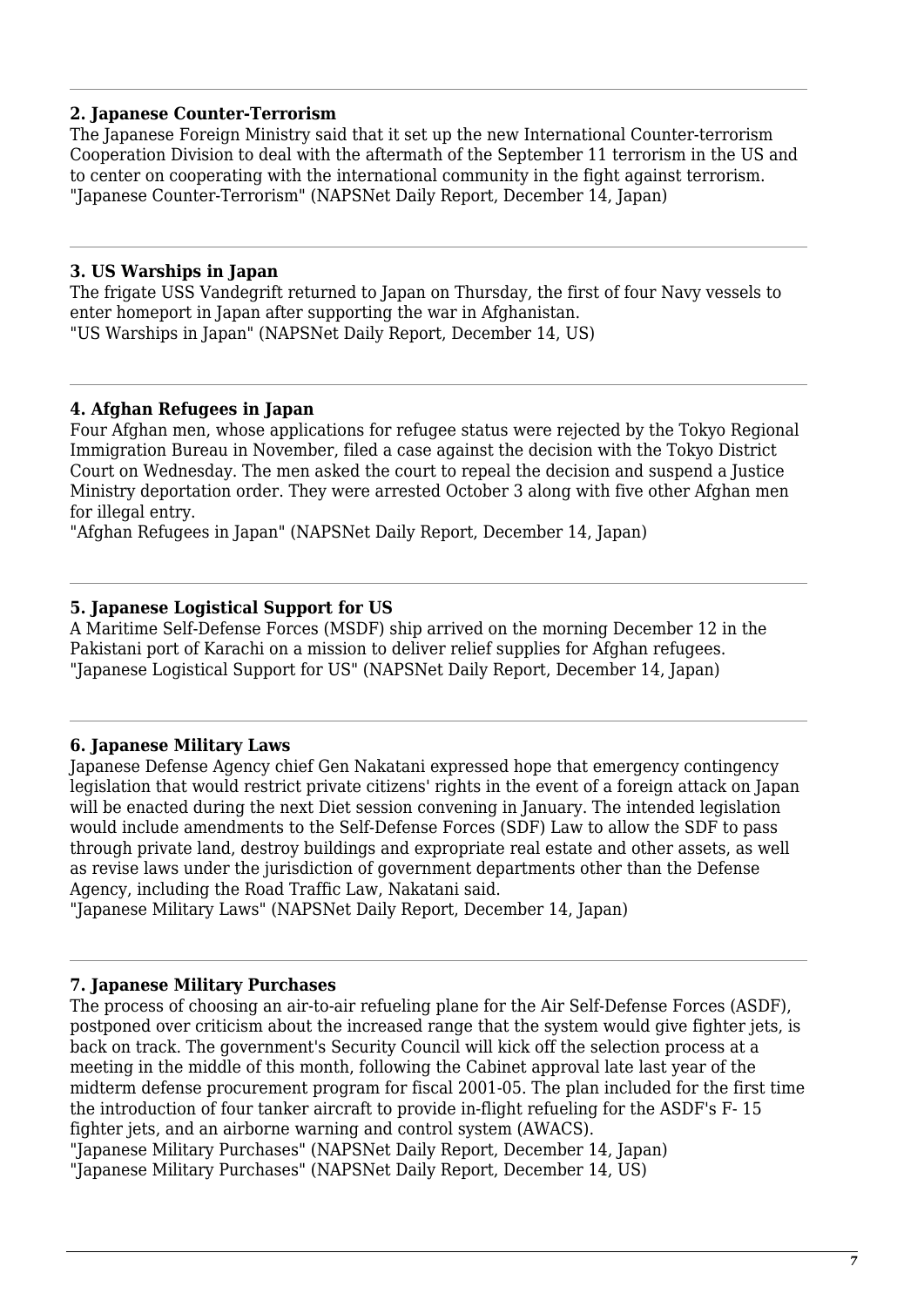## **8. Japan-India Relations**

In a meeting between Indian Prime Minister Atal Behari Vajpayee, and Japanese Prime Minister Junichiro Koizumi, India and Japan agreed to strengthen dialogue on security issues such as disarmament, nuclear nonproliferation and anti-terrorism measures. They also agreed to create a new framework to discuss security issues, and to hold annual exchanges between their defense officials.

"Japan-India Relations" (NAPSNet Daily Report, December 11, US) "Japan-India Relations" (NAPSNet Daily Report, December 11, Japan)

#### **9. Japan-EU Relations**

Japanese Prime Minister Junichiro Koizumi, in a meeting with European Commission President Romano Prodi, EU foreign policy head Javier Solana, and Belgian Prime Minister Guy Verhofstadt, agreed on an action plan to strengthen their cooperation in international diplomacy and security, and to match their existing economic ties. "Japan-EU Relations" (NAPSNet Daily Report, December 11, Japan)

## **10. Atomic Bomb Survivors**

The Japanese government will create a 500 million yen fund to improve support for overseas survivors of the atomic bombings of Hiroshima and Nagasaki. The plan by the Health, Labor and Welfare Ministry will streamline procedures for overseas A-bomb survivors. Currently, they are certified as eligible when they visit Japan for treatment. However, this certification is lost when they leave the country and they must go through time- consuming paperwork to make another visit for treatment

"Atomic Bomb Survivors" (NAPSNet Daily Report, December 14, Japan)

## **Russian Federation**

#### **1. Russian Reaction to US Withdrawal**

Russian President Vladimir V. Putin described the US government's decision to pull out of the Anti-Ballistic Missile (ABM) Treaty as a mistake. Putin said the US and Russia should each reduce their numbers of nuclear warheads to between 1,500 and 2,200, but some Russian politicians predicted Thursday that Russia will begin mounting multiple warheads on existing single-warhead missiles.

"Russian Reaction to US Withdrawal" (NAPSNet Daily Report, December 14, US)

## **Nuclear Issues**

#### **1. India Nuclear Safety**

India tested a 250 km version of its Prithvi surface-to-surface missile. Prithvi is believed to be nuclear capable. M.V. Ramana's essay in the Frontline, an Indian magazine, argues that the reported move by India to deploy nuclear weapons increases the risk of nuclear accidents and opens up the possibility of accidental or unauthorized use of the weapons. "India Nuclear Safety" (SANDNet Weekly Update, Vol. 2 #52)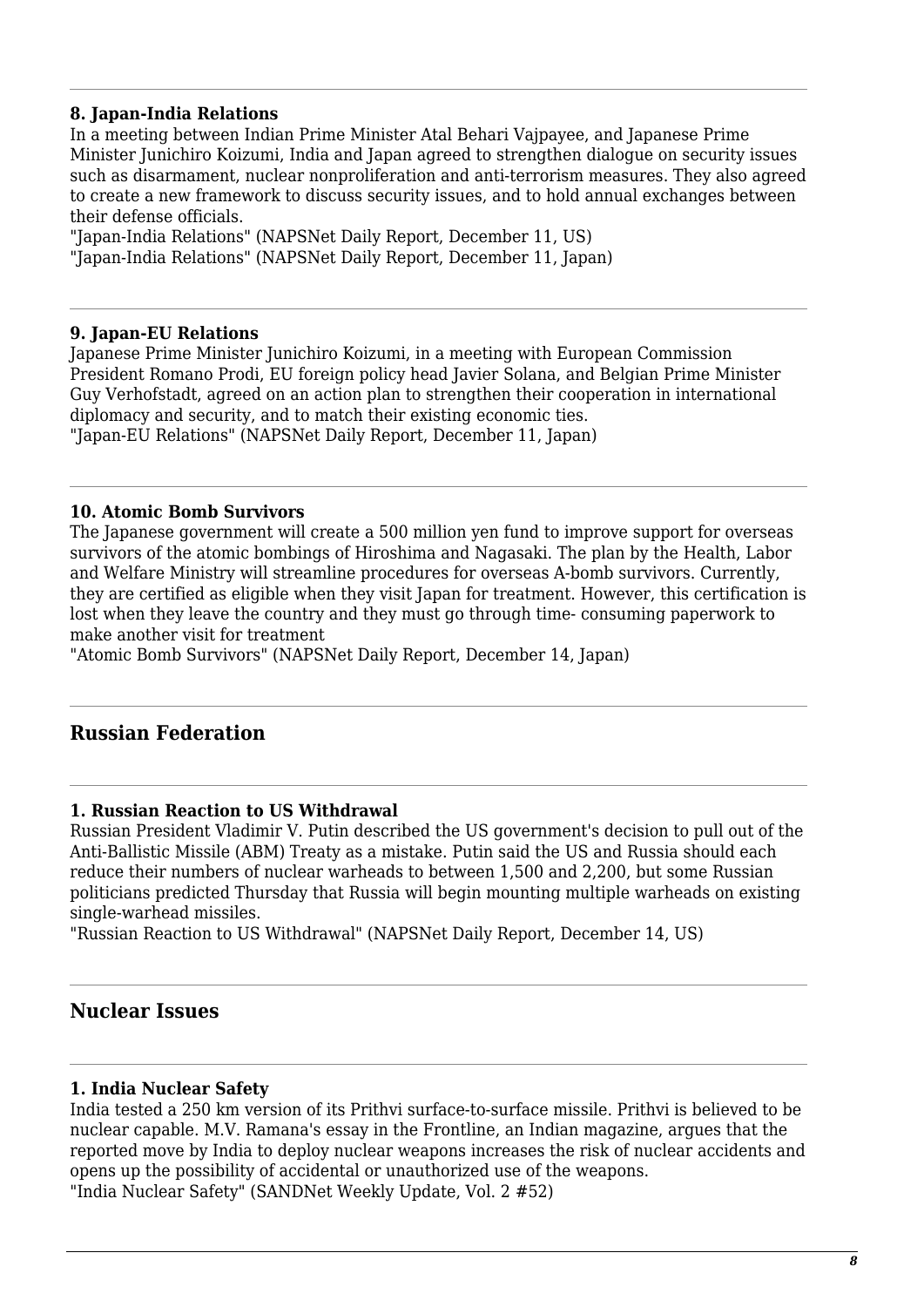## **2. Related News and Analysis**

The three-week 5th Review Conference of the Biological Weapons Convention ended in Geneva without an agreement on a final declaration. US President George Bush announced his intentions to withdraw from the Anti Ballistic Missile (ABM) treaty that was signed by the Soviet Union and the US in 1972. A recent report in the Washington Times claimed that the interrogation of John Walker - a US national fighting with the Taliban and captured by the Northern Alliance- has revealed Al-Qaeda's plans to attack US with biological weapons. "Related News and Analysis" (SANDNet Weekly Update, Vol. 2 #52)

## **Afghanistan War and Implications**

#### **1. Afghanistan: Current Situation**

A number of Taliban who surrendered to the Northern Alliance died while being transported to a prison in sealed shipping containers. Reports in Pakistan press indicate that tribal militias in and around Kandahar have killed over 400 non-Afghan Taliban fighters. A report carried by the News, a Pakistani daily, suggests that the Taliban, unlike Al-Qaeda, have successfully avoided any significant loss of their fighters. According to a report by Rahimullah Yusufzai the US warplanes have in recent days bombed vehicles carrying civilians and flattened villages that have nothing to do with the Taliban or Al-Qaeda. "Afghanistan: Current Situation" (SANDNet Weekly Update, Vol. 2 #52)

#### **2. Afghanistan: Future Prospects**

Spokesperson for the Special Representative of the Secretary-General for Afghanistan Ahmad Fawzi acknowledged that the Bonn Agreement is not fully representative of all Afghan political factions and ethnic groups. Afghanistan's nominal president Burhanuddin Rabbani told a news conference that "when we sent the delegation to the Bonn conference, we did not send them to sign an agreement, we just sent them to discuss and negotiate." "Afghanistan: Future Prospects" (SANDNet Weekly Update, Vol. 2 #52)

#### **3. Humanitarian Crisis**

Red Cross workers have been removing bodies of Taliban fighters from the area around Kandahar airport. A spokesperson for The World Food Program (WFP) has described the condition of about 22,000 people in Kunduz as "extremely difficult and rough". The Amnesty International has stressed the need for arrangements to protect the Taliban prisoner of war. "Humanitarian Crisis" (SANDNet Weekly Update, Vol. 2 #52)

#### **4. Pakistan**

Pakistan has voiced its support for an investigation into the killing of the Taliban prisoners at Qila-I-Jangi. The Pakistani government has also reinforced security measures along its border with Afghanistan to prevent the Taliban and al-Qaeda fighter from entering into the country. Pakistan's president Pervez Musharraf and the special Representative of the UN Secretary-General for Afghanistan Lakhdar Brahimi met in Islamabad to discuss the Afghan situation and the setting up a multinational force inside Afghanistan.

"Pakistan" (SANDNet Weekly Update, Vol. 2 #52)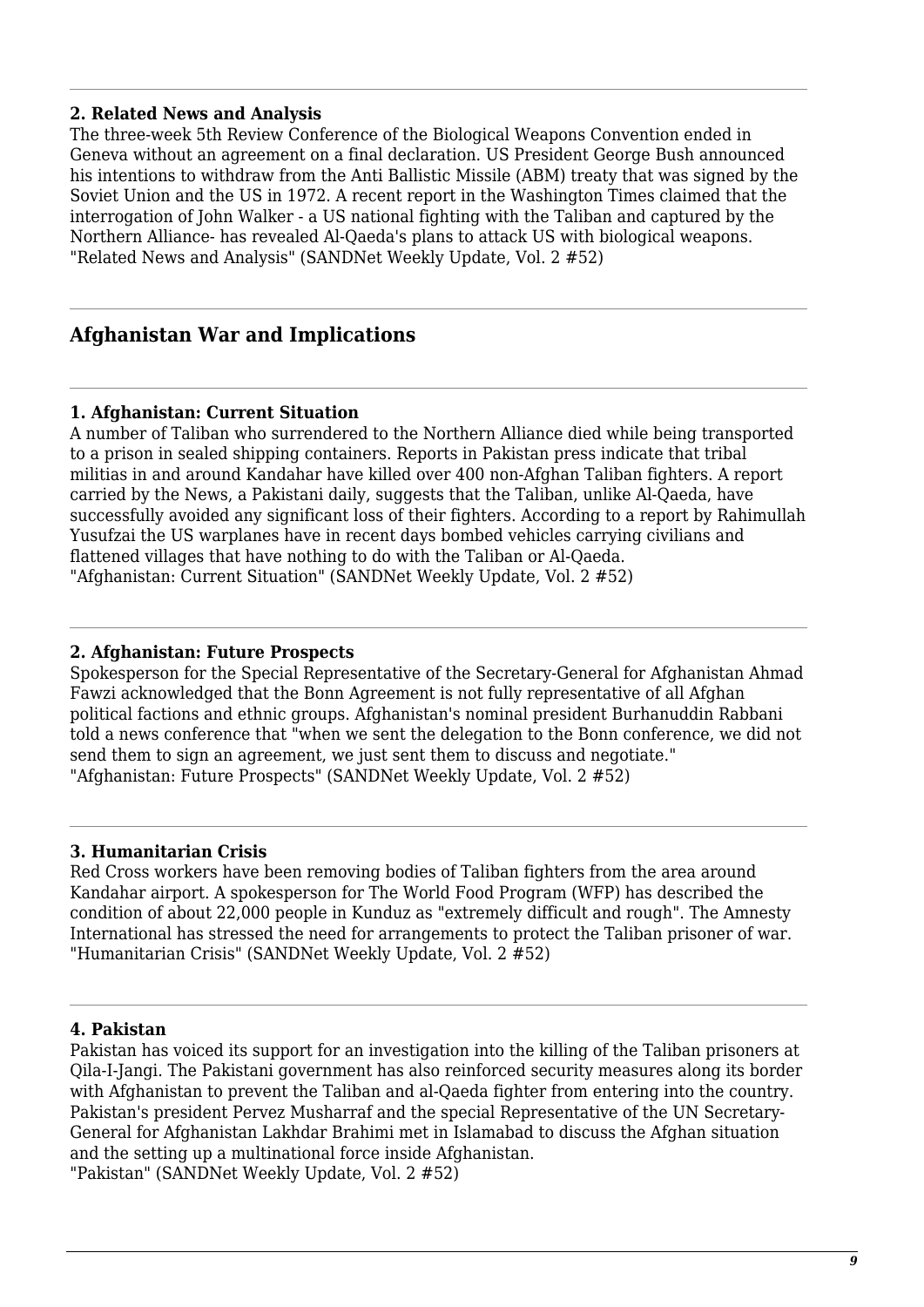## **5. India**

Writing for the Asia Times, Sultan Shahin examines the effects of Indian-Pakistan rivalry in Afghanistan on India's relationship with the US. "India" (SANDNet Weekly Update, Vol. 2 #52)

### **6. United States' Role**

Hamid Karzai, Afghanistan's interim leader has asked the US not to repeat its past mistakes and to stay engaged with Afghanistan. "United States' Role" (SANDNet Weekly Update, Vol. 2 #52)

#### **7. General Assessments**

Writing for the daily Hindu, Daulat Singh explores the possibility that "Pashtun irredentism could rear its head again." Author and writer Ahmed Rashid argues that Afghanistan now has a stark choice: it can "either take a determined crack at nation-building with international help, or return to tribalism and warlordism."

"General Assessments" (SANDNet Weekly Update, Vol. 2 #52)

## **Pakistan**

### **1. Pakistan: Domestic Situation**

According to Pakistan's Federal Minister for Education Zobaida Jalil, the government is "taking concrete steps to bring the Madaris in to mainstream education." In her essay for the daily Dawn, Ayesha Agha argues that "specific programmes operated by the bureaucratic machinery sitting in Islamabad" would not succeed in transforming madressahs into more modern schools. As a part of its attempt to address the issues of religious extremism, the Pakistani government might be considering the inclusion of religious scholars in provincial government set-up. Pakistan's total external debt has reached over \$43 billion while the total public debt stands at about \$46 billion.

"Pakistan: Domestic Situation" (SANDNet Weekly Update, Vol. 2 #52)

#### **2. Iran-Pakistan Relations**

Writing for the Asia Times, Nadeem Iqbal examines the possible benefits of friendly bilateral relations between Pakistan-Iran.

"Iran-Pakistan Relations" (SANDNet Weekly Update, Vol. 2 #52)

#### **3. US - Pakistan Relations**

Muralidhar Reddy's essay in the Frontline magazine looks at emerging differences between Pakistan and the U.S. on the operations in Afghanistan. "US-Pakistan Relations" (SANDNet Weekly Update, Vol. 2 #52)

## **India**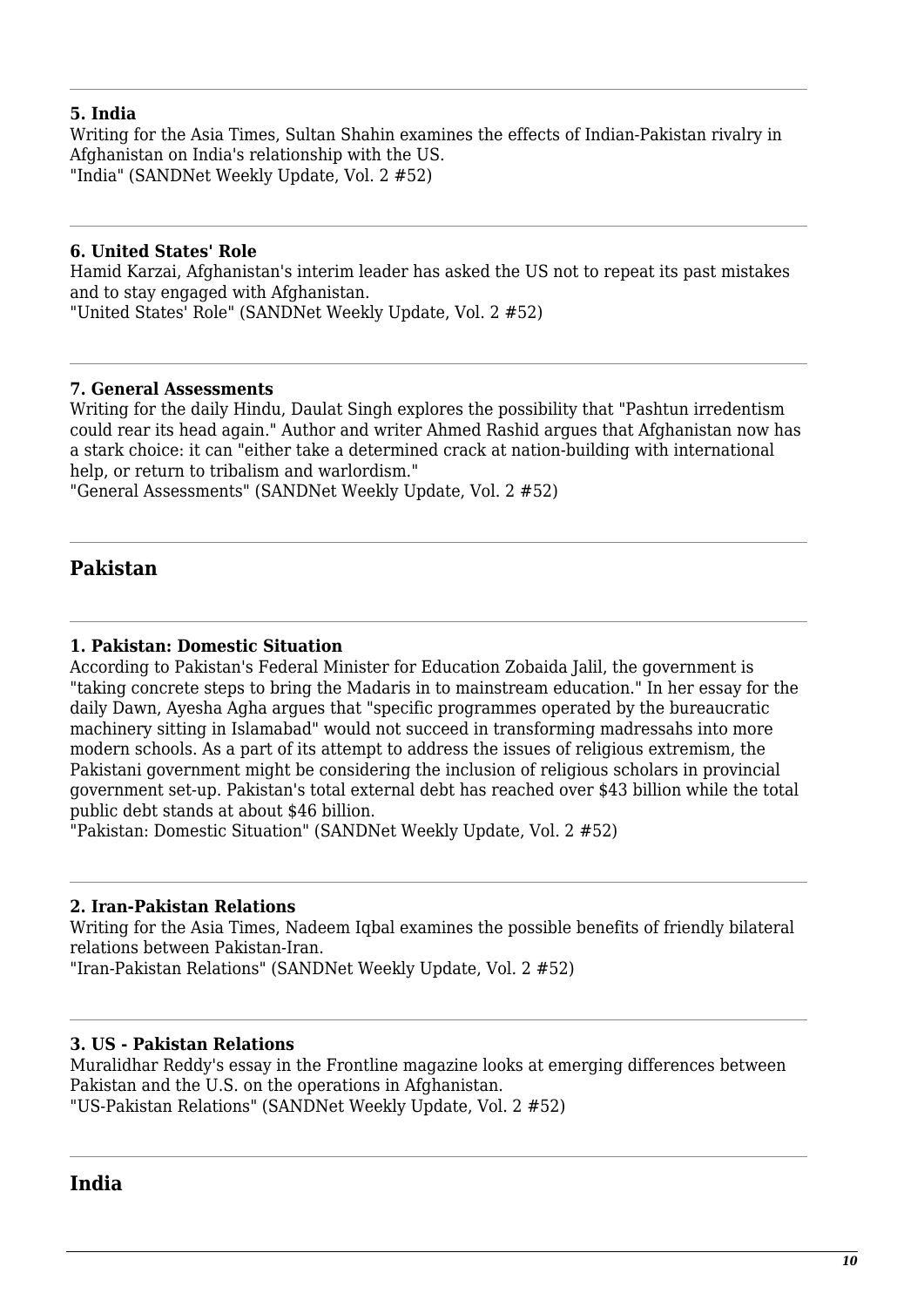## **1. India: Domestic Situation**

Armed militants, allegedly members of a Kashmiri separatist group, stormed India's parliament. Twelve people, including all the militants, were killed in the attack. The Indian parliamentary opposition has stalled the introduction of the controversial Prevention of Terrorism Ordinance (POTO). The "Kargil coffins scam" has led to demands for the resignation of George Fernandas, India Defense Minister. Purinama Tripathi's report in the Frontline magazine examines how George Fernandes' reinduction into the Union Cabinet has turned out to be a major embarrassment for the government. A report in the Frontline magazine argues that the censorship of history textbooks by India's National Council for Educational Research and Training (NCERT) represents an attack on the ideas of pluralism and tolerance by Hindu religious right.

"India: Domestic Situation" (SANDNet Weekly Update, Vol. 2 #52)

#### **2. US-India Relations**

India and the US are scheduled to conduct joint naval exercises in the Arabian Sea. Writing for the Frontline magazine, John Cherian takes a critical look at India's attempts to forge closer military ties with the US.

"US-India Relations" (SANDNet Weekly Update, Vol. 2 #52)

## **Kashmir**

#### **1. Internal Situation**

Yasin Malik, the leader of Jammu Kashmir Liberation Front (JKLF), believes that the current global political environment might force India and Pakistan to resolve their dispute over Kashmir. Analyst Praveen Swami suggests that the split within Hizbul Mujahideen - a militant Kashmiri separatist group - might improve the chances for peace in the valley. Indian political scientist Amitabh Matto argues that the historical notion of a composite, syncretic identity - Kashmiriyat - has not completely lost its power despite polarized relations between different religious and ethnic groups in Jammu and Kashmir. The violence in the valley, however, continued.

"Internal Situation" (SANDNet Weekly Update, Vol. 2 #52)

#### **2. India and Pakistan**

The All Parties Hurriyat Conference (APHC) is debating whether or not to cooperate with the new three-man team established by the Indian government to set up peace talks. Salman Haider's opinion essay in the daily Hindu argues that international attention to the Kashmir issue could help in the resumption of bi-lateral talks between Pakistan and India. "India and Pakistan" (SANDNet Weekly Update, Vol. 2 #52) [\(return to top\)](#page--1-0)

View this online at: https://nautilus.org/napsnet/napsnet-weekly/napsnet-week-in-reviw-14-december-2001/

Nautilus Institute 2342 Shattuck Ave. #300, Berkeley, CA 94704 | Phone: (510) 423-0372 | Email: